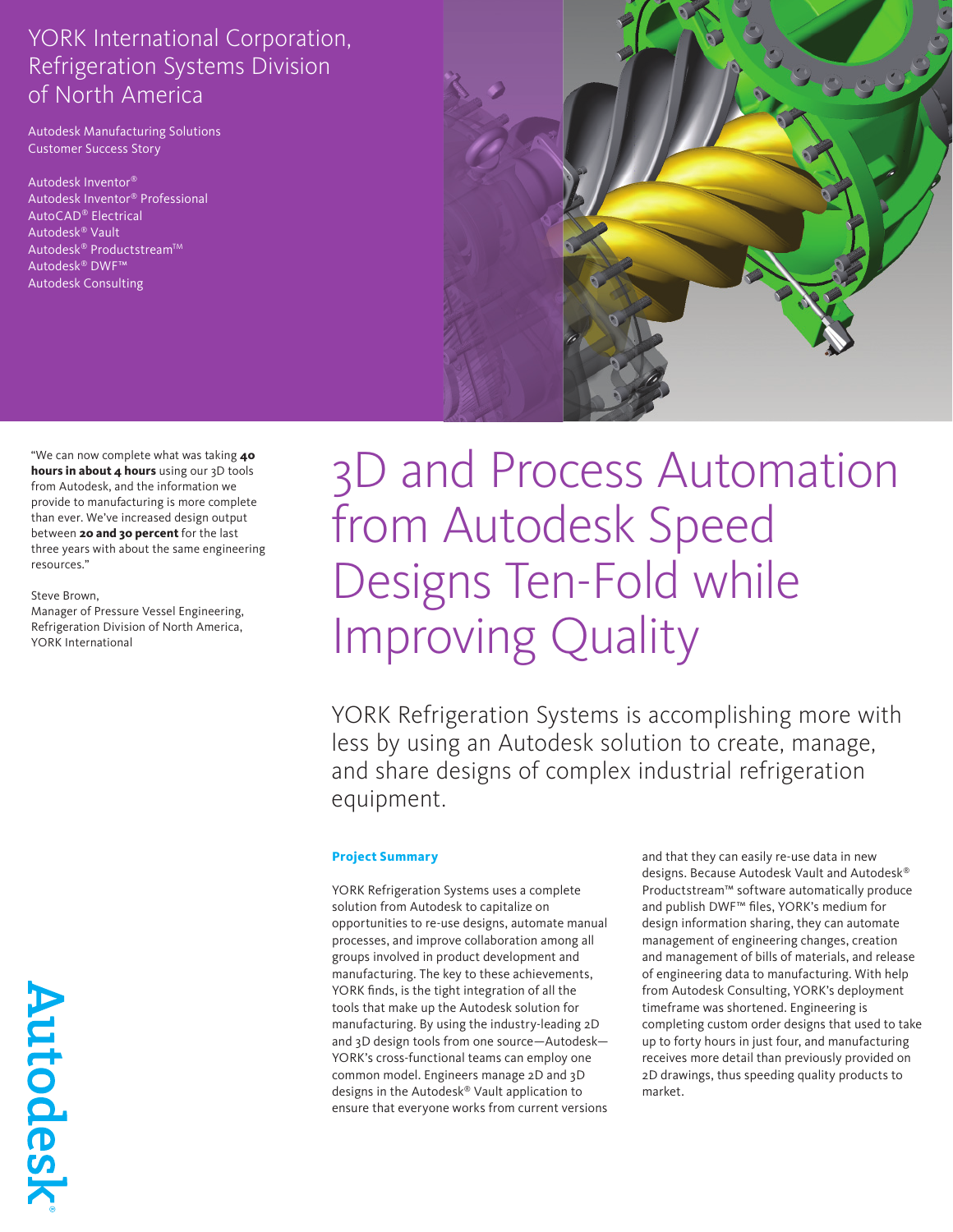Customer Success Story





"Design re-use, increased automation, and collaborative engineering top the list of process improvements that are helping us meet our goals, and our complete Autodesk solution is the tool foundation that helps make those improvements possible."

#### Steve Brown,

Manager of Pressure Vessel Engineering, Refrigeration Division of North America, YORK International

#### **The Challenge: Produce More While Cutting Costs and Cycle Times**

YORK International is America's largest independent supplier of heating, ventilation, air conditioning, and refrigeration equipment. YORK's Refrigeration Division, which produces a broad range of industrial refrigeration equipment, values its image as the industry's premier supplier of cutting-edge products over the last 150 years.

To remain robust in the competitive environment the company faces, YORK management has charged its divisions with expanding market share, increasing sales volume, and decreasing lead times to be best-in-class in their markets—all while maintaining fixed costs. "Our strategy for meeting that challenge is to employ tools and processes that improve our designers' efficiency," says Steve Brown, Manager of Pressure Vessel Engineering for the Refrigeration Division of North America. "Design re-use, increased automation, and collaborative engineering top the list of process improvements that are helping us meet our goals, and our complete Autodesk solution is the tool foundation that helps make those improvements possible."

YORK Refrigeration Systems began building its Autodesk solution in the early 1990s with AutoCAD® software. In the late 90s, the company began exploring 3D technology. "Considering the overall cost of ownership including maintenance, we determined that the return on investment for Autodesk Inventor was better than the competition," explains Brown. "Furthermore, Autodesk Inventor promised to quickly boost our productivity—more help in meeting our mandate. Its user interface is intuitive and its learning curve is short. Our people who have used a number of CAD systems tell us Autodesk Inventor is the easiest to use."

"With Autodesk Inventor Series, we can use either AutoCAD or Autodesk Inventor depending on which is best for the purpose at hand—another reason for switching," Brown continues.

"Additionally, since the majority of the design work in the refrigeration industry is AutoCAD-based, it is very important that we be able to share data created in a 3D environment with those using the dwg format."

"By selecting Autodesk products, we knew that the tight integration between the two products would allow us to export and import files more easily," adds David J. Myers, Designer, Food and Beverage Packaging Group.

#### **Empowering Collaborative Design Creation, Design Re-Use, and Automation**

YORK benefits from the collaborative nature of the Autodesk Inventor® software environment in many ways. "When multiple engineers work concurrently on a design, the 3D visualization power of Autodesk Inventor provides plenty of opportunity to eliminate interferences and other errors before release to the shop floor," says Brown. "Autodesk Inventor lets us get the designs out the door faster because multiple engineers can be working concurrently on a common model, and because we waste less time correcting errors—more ways Autodesk is helping us meet our mandate."

The collaboration even extends to the shop floor, where engineering and manufacturing meet to review 3D models of proposed products. Manufacturing suggests ways to improve designs to make them easier to manufacture, resulting in a faster production process.

The Food and Beverage Packaging Group illustrates how Autodesk Inventor is helping with design re-use and automation. This group has created a number of standard configurations of systems for refrigerating food and beverages. When a customer requests a custom system, engineers call up the standard configuration that most closely matches the specifications and use Autodesk Inventor and AutoCAD along with automated techniques they have developed inhouse to perform the customization.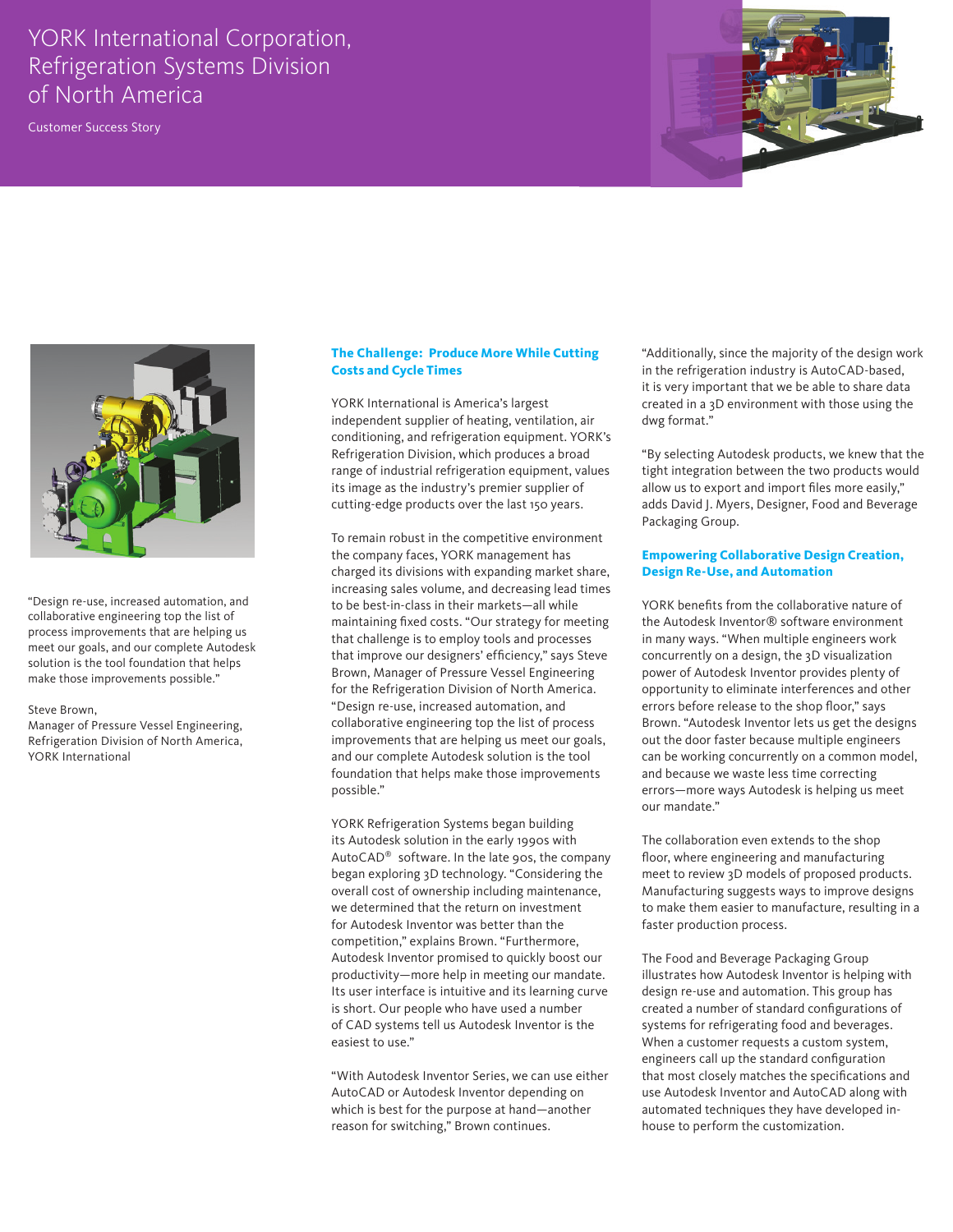Customer Success Story



"Now that we have Autodesk Vault and Productstream, we're able to automate more of our document management and design reviews for both 2D and 3D that we weren't able to do with our previous PDM system."

#### Tom Coyle,

Supervisor of the Application Support Group, Refrigeration Division of North America, YORK International

Recently YORK added AutoCAD® Electrical software for electrical controls design as well as Autodesk Inventor® Professional for designing wire harnesses, piping and finite element analysis (FEA). "Pro/Mechanica for FEA was determined to be difficult for some users," says Brown. "Basic FEA capabilities are included at no extra cost in Autodesk Inventor Professional, and its user interface is friendlier for the casual user."

#### **YORK Speeds Development by Integrating Data Management with Design**

YORK has long realized that a strong product data management (PDM) solution that is tightly integrated with the design environment can greatly expedite searching for and managing design data. Several years ago, before Autodesk Vault was available, YORK used SMARTEAM for PDM.

"SMARTEAM did fine with AutoCAD files, but we never could get it to manage Autodesk Inventor designs very well and we really needed a system that could handle both," says Tom Coyle, Supervisor of the Application Support Group. "Then Autodesk introduced Autodesk Vault, and we were so impressed at its integration with Autodesk Inventor that we decided—even though we had a mountain of data to migrate—to make the change. But we waited until Autodesk Productstream became available because we needed its revision control and lifecycle management capabilities at the same time."

Now that YORK can manage project files as well as 2D and 3D data in one central repository, new heights of process automation are possible. "Autodesk Vault lets us easily re-use models and assemblies in creating new designs," Coyle says. "We've enhanced our automation and design re-use abilities a great deal now that we have such tightly integrated design and data management solutions."

#### **Autodesk Productstream for Sharing and Lifecycle Management—Saving Time while Assuring Accuracy**

Besides improving data management processes, Autodesk Vault is performing another important function—automatically producing Autodesk DWF files of designs for use downstream with manufacturing and suppliers via Autodesk Productstream. "In the past we used PDF files for sharing, but creating and managing them were manual processes that we had to perform over and over as we changed a design," says Myers. "Autodesk Vault and Productstream spare us all that by automatically creating and managing DWF files for us. Besides saving a lot of time, we no longer have to worry about someone forgetting to make a PDF and leaving manufacturing with the wrong drawings."

The addition of Autodesk Productstream allows YORK to automate the management of engineering changes, the creation and management of bills of material, and the management of the process for releasing engineering data to manufacturing. Because the solution is based on the .NET platform, future customization and integration with other business systems such as Enterprise Resource Planning will be very straightforward.

#### **Autodesk Consulting Saves YORK Months of Work Converting Files; Exceeds Expectations for Results**

Having performed a similar but smaller file migration in the past using internal resources, YORK Refrigeration Systems realized the magnitude of the task it faced to get all the existing data into Autodesk Vault. There were 130,000 AutoCAD documents alone totaling 35GB worth of data, and Autodesk Inventor added another 100GB. "We knew how big the file conversion job was, and that we'd have problems forever if it wasn't done right," says Myers. "That's why we asked Autodesk Consulting to conduct the project."